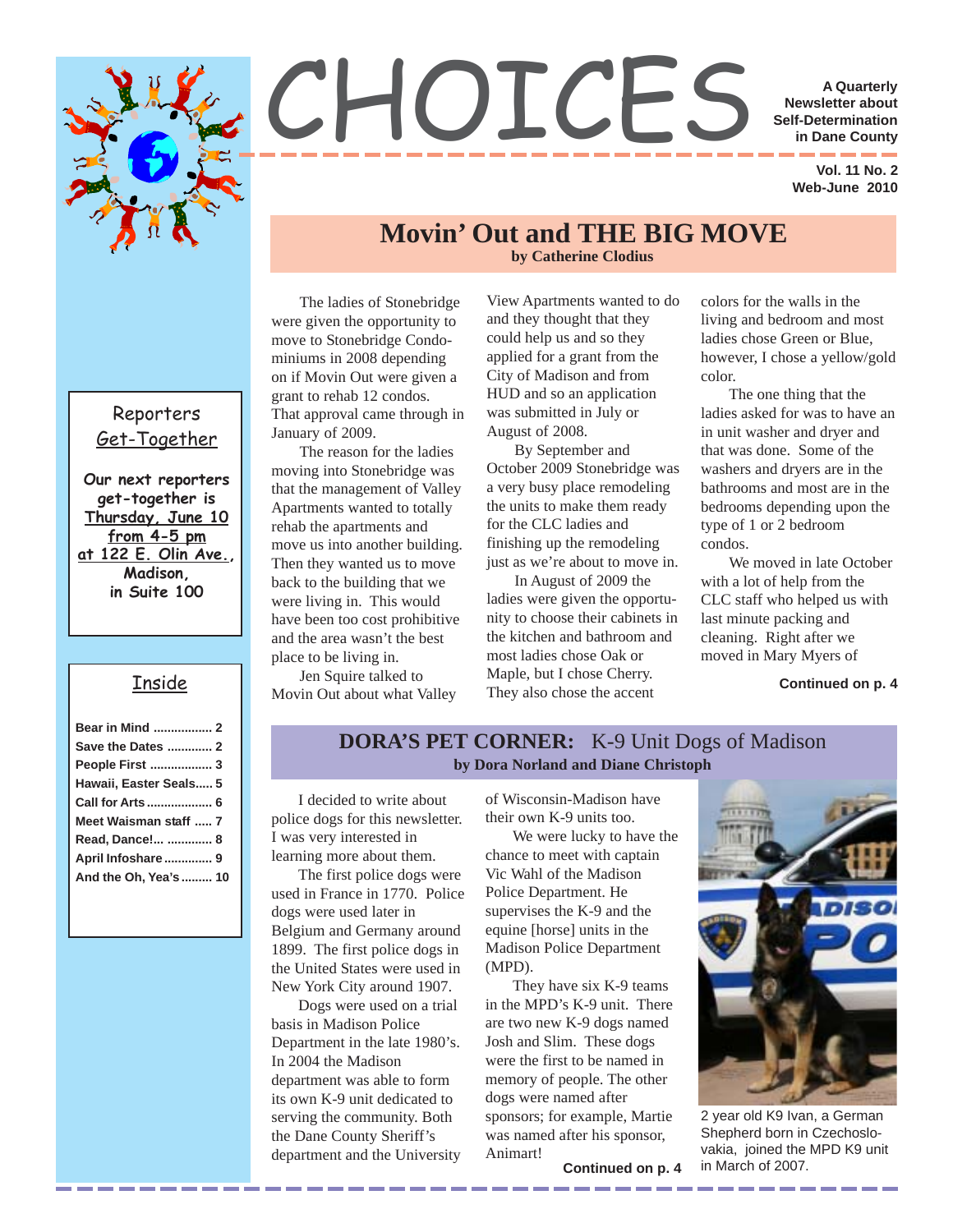#### **Bear in Mind...**



**Monica Bear** *Community Services Manager - DD*

ast Choices newsletter, Dan Rossiter had recently retired. While Dan's shoes remain hard to fill, in April I became the new DD Community Service Manager, necessitating a name change for this column. Bear in Mind now replaces Dan Sez. **L**

I have lived and worked in Dane County since 1988, first as a social worker at Orchard Hill, then at Channels to Employment and the Waisman Center Community TIES program. Since 1992 I have worked for Dane County Human Services, initially as an adult case manager, then as

a case manager supervisor and program specialist for support broker services. I am committed to partnering with people with developmental disabilities, their families and support providers to ensure Dane County continues to encourage self-determination and full community participation.

At the April 30 Infoshare Dan Rossiter literally passed the torch to me (ok, it was only a grill lighter). Unfortunately he didn't bequeath me a money tree or printing press. Early predictions are that the 2011 budget will be tight although Dane County appears to be slowly recovering from the recession. Infoshare's theme "The Art of Living Creatively" sums up everything I love about living and working in Dane County. In spite of a lousy budget climate for the past five years, people continue to move forward, creating new opportunities and solving problems as they arise. At Infoshare (coordinated by Azalea, James and Rachel, the creative people featured on

page 7) nearly 175 people took time out of their busy, stressful lives to celebrate creativity. Li Chiao Ping's inclusive modern dance ensemble kicked off the day followed by Karen Crossley from the Dane County Cultural Arts Commission sharing numerous ways to incorporate creativity into ones life.

While my personal creativity is limited to helping my grade school aged children make craft projects from recycled objects and pieces of nature, I marvel at our community's abundant creativity. On page one you can read about how the women renting apartments at Valley View responded when they learned they had to move. They worked with Movin' Out, who in turn worked with HUD. Together they proposed a new way to use federal funding to assist with home ownership. Catherine Clodius tells us of the projects success, right down to the cupboard selection and paint preferences.

When artists and entrepreneurs decided they wanted to start their own

businesses, providers and funders stepped forward to help. My favorite discovery at the April Infoshare was the fabulous note cards and t-shirts made by Brianna Richardson. People continue to strive for more creative, effective ways to do job development. Jeffrey Johnson summarizes a Mike Callahan training he and others attended on systematic instruction. While not noted in this newsletter, Mike Callahan also led several trainings on customized employment this quarter. Even in this tough economy over 50 Dane young adults in Dane County are finishing their high school transition in June and entering the paid work force.

Tough times call for creative problem solving. While this can challenge and exhaust us it can also force us to try new things. Some of those new things work out pretty darn well. Just ask Catherine and the women at Stonebridge condominiums how they like their new homes.

#### *Save The DATES!* **EVENTS by Waisman Center Community Training & Consultation**

#### *Questions?*

**Contact Rachel Weingarten 608-890-0777 weingarten@waisman.wisc.edu**

#### **\*NEW Training\*** *Teaming: Addressing Conflict & Building Consensus*

\_\_\_\_\_\_\_

**Presenters:** Sue Prodell and Josh Lapin\*\* **Date and Time:** Thursday, July 29: 9:00 AM – 3:00 PM **Location:** UW-Waisman Center Outreach: 122 E. Olin Ave., Ste. 100, Madison **Registration Fee:** \$15/session for Dane Co. DD Service Providers/\$30 any other

For support brokers interested in building stronger support teams, this training offers a variety of ways to address pre-conflict, conflict and post-conflict while working with teams. Topics include helping brokers prepare themselves and their team members for potential conflictual situations; defining consensus and providing a structure for building consensus; and offering ideas on how to stay strong and move forward after conflictual situations arise.

#### **May Highlight\*** *Spring Fashion Show for All Abilities*

**On Thursday, May 27th, 2010: 6:30 – 8:00 PM** The *4th Annual Fashion Show for All Abilities* was held at the **Monona Terrace** Community and Convention Center, Madison WI. The Fashion Show for All Abilities is a community awareness event, promoting accessibility and calling for respect and courtesy to all persons in a retail setting. The Fashion Show also encourages activities that promote the growth of self esteem in the models themselves. *http://cow.waisman.wisc.edu/fashionshow.html*

#### **INFOSHARE:** *Date To Be Announced! Our next Infoshare topic is Nutrition*

You can view all our trainings online, as well as a printable catalog: http://cow.waisman.wisc.edu/ traincon.html To register for any of our trainings: https://www.surveymk.com/s/COWRegistration http://cow.waisman.wisc.edu/traincon.html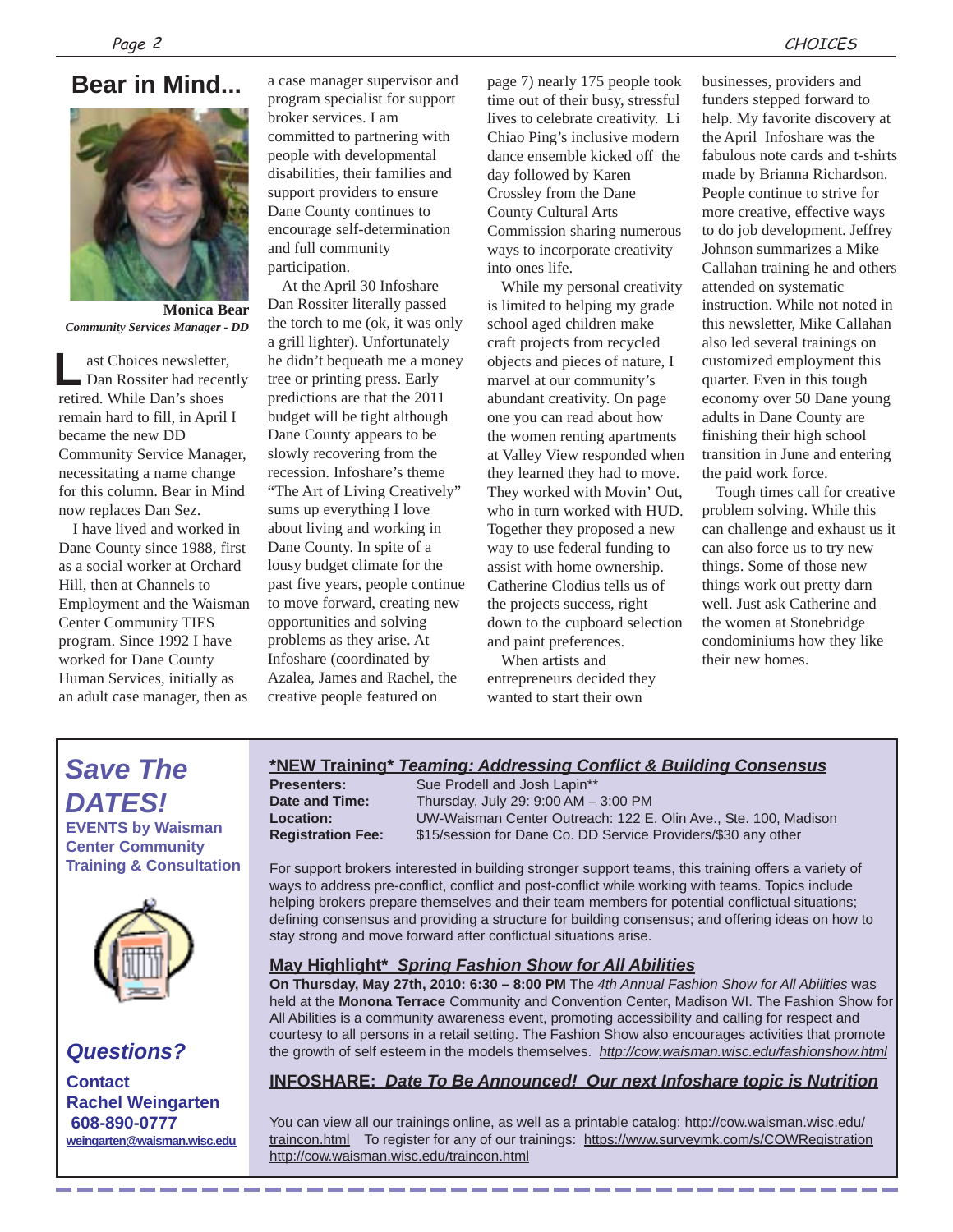

**Learning about Systematic Instruction** by Jeffrey Johnson



#### **People First Meeting, February** by Cindy Wegner

We started the roll call at 6:00pm. Then we watched Mary Clare's YouTube video together. This was a lot of fun! We had pizza at 6:10pm. Ron Johnson discussed Arc of Dane County with us. He talked about all the fundraisers Arc does. He told us about using fruit sales to raise money. Ron talked about the Winter Ball (over three hundred people showed up!), the upcoming Spring Ball, the Halloween Dance, the golf tournament, and the awards banquet that will be held in April. He told us about the status of the Dane County Budget and about the upcoming photos in Choices.

#### **March Meeting**

by Cindy Wegner

We had a 6:00 pm roll call. We planned for the next three meetings. We talked about advocacy issues and will be discussing the "R" word, the closing of institutions, and employment. Stephanie Rearick from the Dane County Time Bank and Monica Bear from Dane County Human Services will join us in the coming weeks. We will be attending JazzFest at the Union Terrace on June 5.

#### **Upcoming People First Dates**

**June 5 from 3 to 5 PM:** *Fun, free event*-we will attend the Isthmus Jazzfest at the Memorial Union Terrace. We'll meet in front of the Union on Langdon at 3 pm and head around back to listen to Francesca Esme Johnson, a wellknown Madison jazz singer. Bring money if you want snacks, a drink or ice cream!

#### **July: No meeting**

**August:** Guest speaker from the Dane County Timebank



**Mike Callahan**

I attended a two day conference called Systematic Instruction in Employment, by Mike Callahan. It was held at the Bishop O'Connor Building. The people that attended this conference were teachers, job coaches, and job developers.

The teacher, Marc Gold was who Mike Callahan learned from. In the early years, there were two coaches for every consumer. The support later changed to one on one support for consumers. Consumers can learn to follow coworkers, supervisors or job coach's instructions.

Consumers can get help from coworkers on a day to day basis. The support a person gets in a work place, whether they have a disability or not, is called natural support. Sometimes there is a need for outside support, an example of this is when a job coach works with a consumer.

The job coach will teach the next coach how to help the consumer without doing the job for them. The supervisor will explain the job duties to the consumer and to the job developer. They will take a tour of the work place. The job coach will see if the consumer has the ability to handle the job. The supervisor will explain the job to the consumer and the job coach and tell how they want the work done. Then the job developer and job coach will work with the supervisor to make a work plan for the consumer. The supervisor and the job developer will explain the amount of work to the consumer the expectations of how they want the job done. How

much information will be offered to a learner (consumer) at one time depends from person to person.

consumer takes away from how they learn I learned from Mike that you don't have to tell the consumer good job all the time. It is a bad habit to get into because they will always expect you tell them "good job everyday. Over praising the the job. If the job coach tells you are doing a good job each time you will always expect it. Then at a point they will not believe you anymore.

I assisted Mike Callahan on how to put a bike brake together. Mike was the trainer and I was the learner. I learned by watching him put together the first bike brake. Mike sat right next to me when we started to work together. When he was done he passed the responsibility over to me. I learned how to follow Mike's instructions. Then it was my turn to put together the other three brakes. When Mike and I were working together, most of the time he was very quiet. Mike only spoke to me when he was instructing me to do the next step. I learned how to do the job myself. It was a lot of fun working with Mike. He showed me how to make the job easier to accomplish within a business for the consumer.

If consumers with disabilities want to achieve success in their jobs they will want to find a job that they like and enjoy. This depends on their ability, what kind of work they can do and handle. The employers want the consumer to figure it out by themselves with as little assistance possible.

------------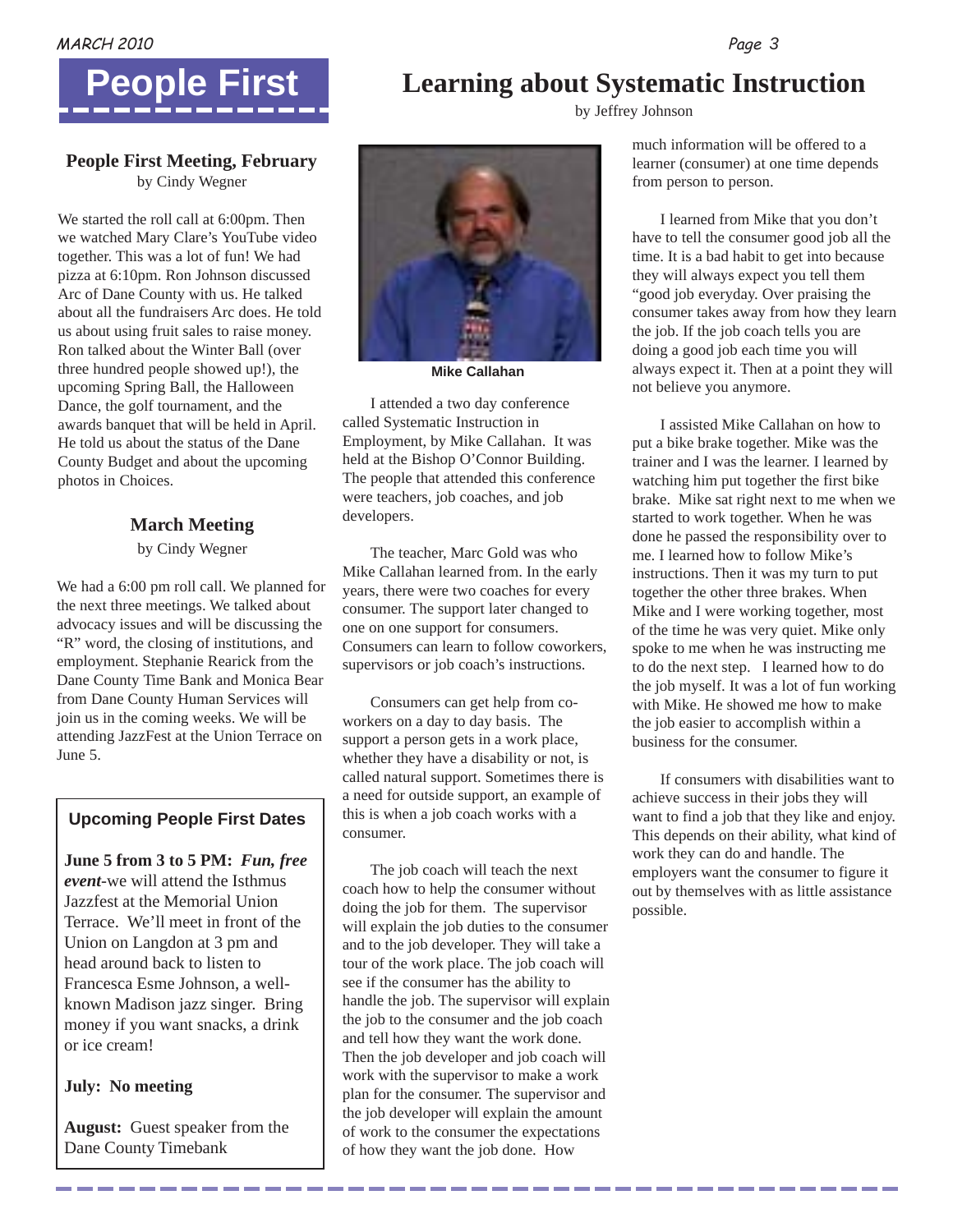#### **DORA'S PET CORNER, continued from p. 1**

The MPD uses either German shepherds or Belgian Malinois. They get their dogs from a seller in North Carolina. The dogs have to have four weeks of training with the officer or handler. The officer goes to North Carolina for that training.

The officer and his/her dog come back to Madison for several more weeks of training before they are ready to go on patrol. The dogs are always practicing their skills. The dogs must have at least 2 training sessions per month and must be recertified every year. The dogs can go on patrol when they are as young as 16 weeks old.

The dogs are trained in these areas:

- Searching for illegal drugs,
- Detecting narcotics,
- Searching for people,
- Searching for evidence,
- Tracking down criminals.

MPD dogs are trained as dual purpose dogs or multi-purpose dogs meaning they are trained in more than one area. If the K-9 dogs do a good job in training or on the job, they are rewarded with their favorite toy, like a tennis ball or chew toy.

Some other things we learned from Captain Wahl was that when a dog is sick or hurt, they go to the UW-Madison Vet School. The dogs also have their own ID badges like their handlers [officers]. Sometimes the dogs wear a bullet proof vest just like the officers. They don't wear them all the time but wear them when they are working on serious, dangerous cases.

All the dogs expenses are covered by a group called "Capital K-9". Capital K-9 was formed by a group of volunteer community members just to help with funding the Madison police department's patrol K-9 unit. In addition Purina helps by donating all the dog food for the MPD dogs.

The officer and their dog are a team all the time. The dogs go to work with their handler and at night they go home with their handler too. The dog is considered part of the family and joins the family in whatever they are doing. When a dog retires he still stays with the officer and his or her family. The dogs have a home for life!

There is an event coming up called **'Dog Fest 2010'**. It is on June 13th at Angell Park in Sun Prairie. For more information you can go to http://www.capitalk9s.org

We learned so much about the K-9 unit and what they do for this community, that we wanted to share it with you.



Officer Rose Douglas and her K9 partner, Martie, are the newest additions to the MPD K9 unit. Martie is a Belgian Malinois, born in 2007 and imported to the United States from Europe. Officer Douglas has been a Madison Police Officer since 2005; she and Martie have been part of the K9 unit since February of 2009.

If you want more information about the MPD K-9 unit go to: http://www.cityofmadison.com/police/specialunits/k9/

#### **THE BIG MOVE, continued from p. 1**

Movin Out came around to introduce herself to the consumers and the staff to see what needed to be done and some things were like having grab bars installed in the bathroom and railings installed on the ramp leading up to the 2420 entrance on Independence Lane.

All of the ladies seem to be enjoying living at Stonebridge and we are meeting our neighbors and this summer we will be having lots of cookouts as we have grills in the courtyard.

Even though there are 15 ladies living

here at Stonebridge we have been given the opportunity to travel and in February we traveled down to visit the Jelly Belly Factory and have lunch with one of our former skills teachers.

The ladies would like to thank Jay and his wife for holding open the condos and to Movin Out and HUD for making Stonebridge a place we are proud to call home.

The ladies would like to thank the following individuals for making the move to Stonebridge Condominiums possible. They are: *Jay and Sally*

*Bruner,* Owners, Bruner Realty *Howard Mandeville,* Executive Director, Movin Out *Mary Myers*, Property Manager, Movin Out *Dave Porterfield,* Housing Development, Movin Out *The entire staff* of Community Living **Connections**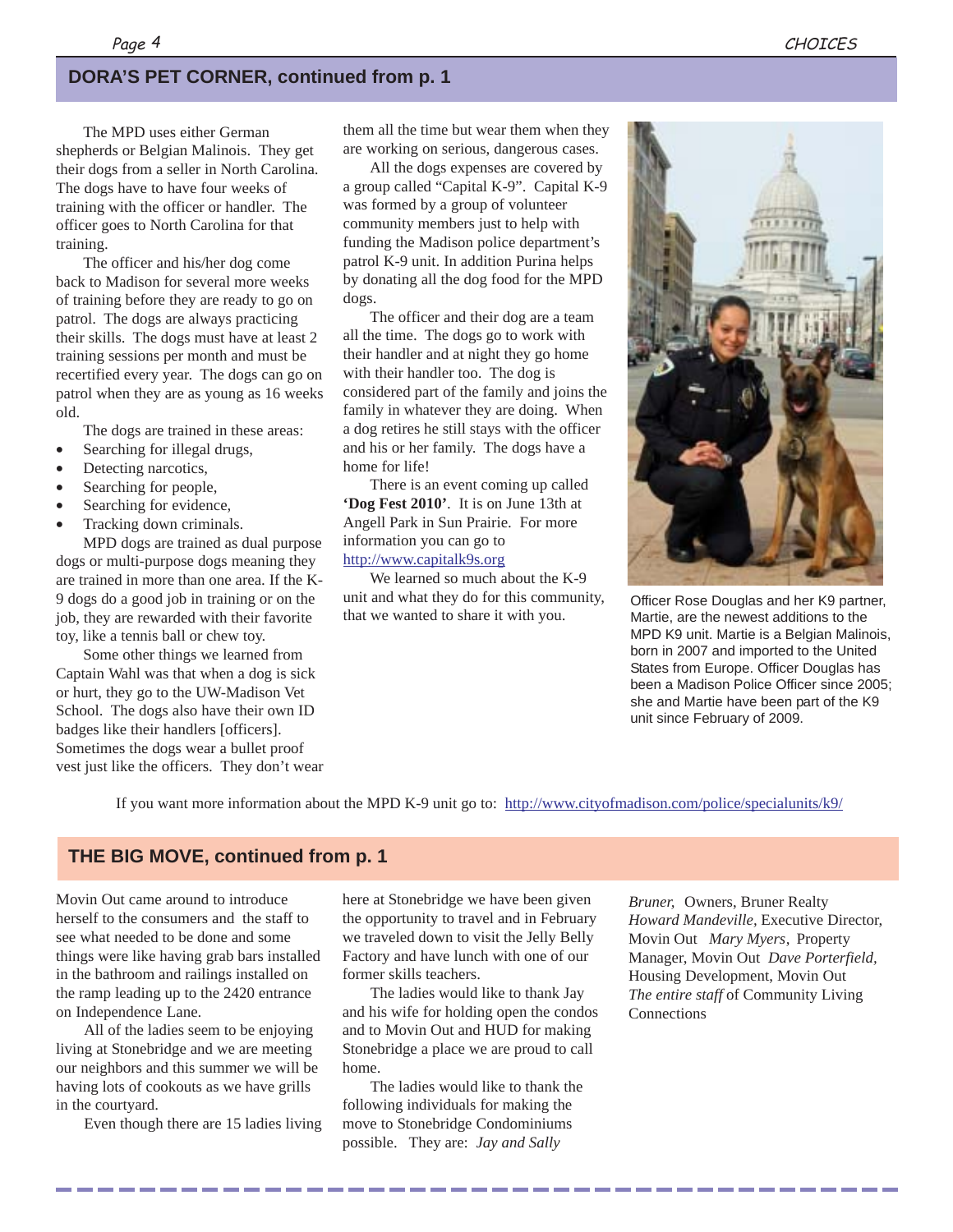# **Darwin & Randy's Big Trip**

by Dan Remick

This article is about Darwin Ness and Randy Wilkens who went to Hawaii for one week. They went to Hawaii in January and had a very good time. It was a very special for Darwin and Randy. Darwin will be 80 years old this year. Darwin and Randy met lots of people at Waikiki Beach, which is 5 miles long so they spent lots of time walking on the beach. They took lots of very nice pictures. The weather was very warm in the 80's, not like Wisconsin at that time of year. They went to Honolulu Zoo where they saw lots of animals. They saw lots of sea animals like sea turtles and dolphins at the Sea Life Park.

Darwin and Randy had lots of good food to eat while they were in Hawaii. They also saw many interesting performances. They went to watch a luau at Paradise. There was a Samoan fire dance. They went whale watching on a boat

called Star of Honolulu. They saw 6 big whales and many dolphins. Darwin and Randy went to 2 free concerts while in Hawaii. All the Hawaiian music Grammy nominees performed at one of the concerts.

Darwin and Randy took a trip to Sunset Beach on the north shore. It was a 4 hour bus ride to the north shore which is a popular destination for surfers. Randy and Darwin visited a store on the north shore that claimed they invented shaved ice, so they had to try it!

There are lots of people from all over the world that spend vacation in Hawaii. Even though they speak many different languages every one learns a few Hawaiian words that they use to communicate.

The largest part of the Hawaiian economy is based on tourism. This may be the reason that Randy found Honolulu to be one of the most accessible big cities in the USA. Darwin and Randy said that they would like to go back to Hawaii again and stay forever. I am really glad that my roommate Darwin had the opportunity to visit Hawaii.



**Waikiki Beach, Hawaii, where Darwin and Randy met lots of people**

#### **Spring Ball** by Cindy Wegner

On Sunday, March 21, Arc held their Spring Ball at the Concourse Hotel. We had the same disc-jockey we had at the Winter Ball. He played all sorts of good music and some people really danced. There was free soda and free snack foods. Lots of pictures were taken and there were even corsages. Over 300 people attended.

Page 5

## **Easter Seals**

by Dan Remick

I interviewed Mr. Ken Saville from Easter Seals of Wisconsin. Ken has worked for Easter Seals for 33 years, and he was the director of Camp Wawbeek for about 6 years. Ken assured me that the future for Camp Wawbeek will always be to help people with disabilities. He also said that the Easter Seals budget will stay about the same despite recent financial troubles around the state, and as they add programs their overall budget increases but funding must be found to cover these increases. "To do this we fundraise with local groups like Kiwanis. We are a very stable organization that meets the needs of people with disabilities. We think that the camp should continue many years," reported Ken.

Camp Wawbeek has plans to remodel the dining hall. Right now the camp has about half of the money it needs. The hope is that the dining hall remodeling will be done in about 2 years.

Camp Wawbeek will continue to run their normal schedule of programs including winter camp, which is more for the younger people because not many adults attend. The camp will continue the pioneering group which does more camping out. This outing was moved to July so will hopefully have better weather.

I asked Ken if there are plans for Easter Seals to get any bigger. He said that the camp is full right now. Despite the full schedule they are looking to add a weekend for veterans.

On a personal note I love going to camp every year. I like meeting lots of new campers and counselors. I will never stop going to Camp Wawbeek .

# **Daytrippers**

by Cindy Wegner

The Daytrippers went to Fort Atkinson's Fireside Theater to see Joseph and the Amazing Technicolor Dreamcoat. The play was very interesting. We had dinner and went shopping in the Fireside Shops.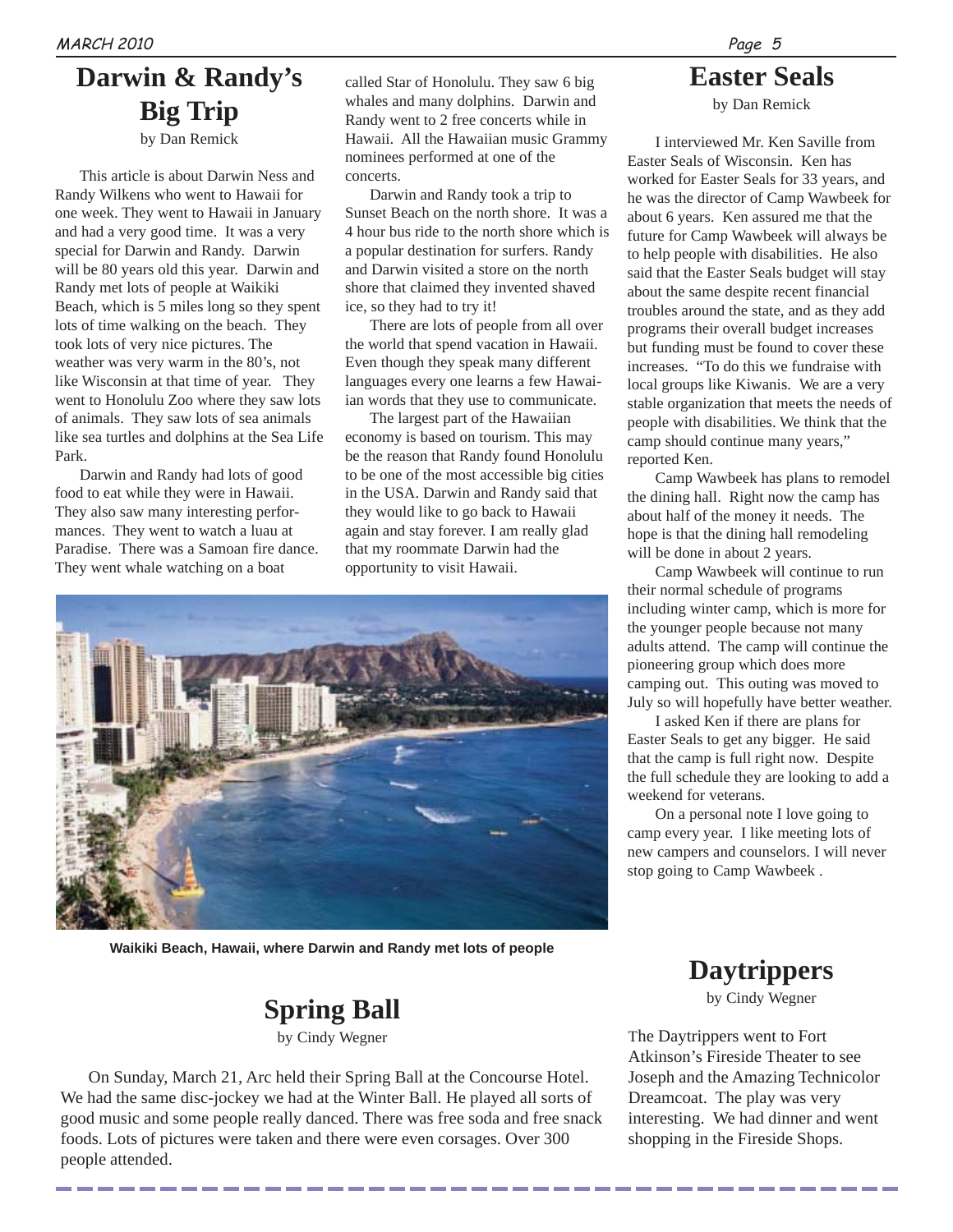

**The Call for Art Exhibition** by Cindy Wegner. VSA Arts of Wisconsin held an art show on March 20. The show was called "The Call for Art Exhibition." VSA showed paintings from a number of artists, including categories for adults, children, and youth. Awards were given out for artwork. There was a winner from each category. VSA explained its purpose and what they do to help artists. Paintings were for sale. A variety of appetizers were served. **Above right, Cindy and Alexis at the Exhibition.**



#### **VSA Arts of Wisconsin Art Collections Awards Ceremony** by Jeffrey Johnson

VSA Arts of Wisconsin Collections Awards Ceremony was on March 20, 2010 at the East Point Plaza in Madison. Crystal Chesnik is the project coordinator for the Call for Arts through VSA. I have three friends that had artwork in the show. Their names are Phil Porter, Gary Lynch and Cindy Wegner.

During the event all of the art pieces had a number on them. The guests at the open house walked around and looked at each category and voted on which one they liked best. The viewer's choice award winners are Shomari Miller, Jay Roth-Reynolds, and Melinda Flessert.

There was an awards ceremony. The jurors gave out many awards, some winners include: Phil Porter, Jon Pfeiffer, Dan Severson, Seth Albertson, Cara Swedeen, Jennifer Angle, Shelbi Watnem and Jacob Martin.

#### **Art Workshop with Mary Ellen** by Cindy Wegner

Waisman Outreach had an art workshop to make birdhouses. We made birdhouses out of bagels, ice cream cones and pinecones with peanut butter to help the birdseed stick. We made birdhouse magnets out of construction paper. In May, we are going to do some painting. Mary Ellen is a good instructor!



 **"Cindy and Bird Feeders" at the Art Workshop With Mary Ellen**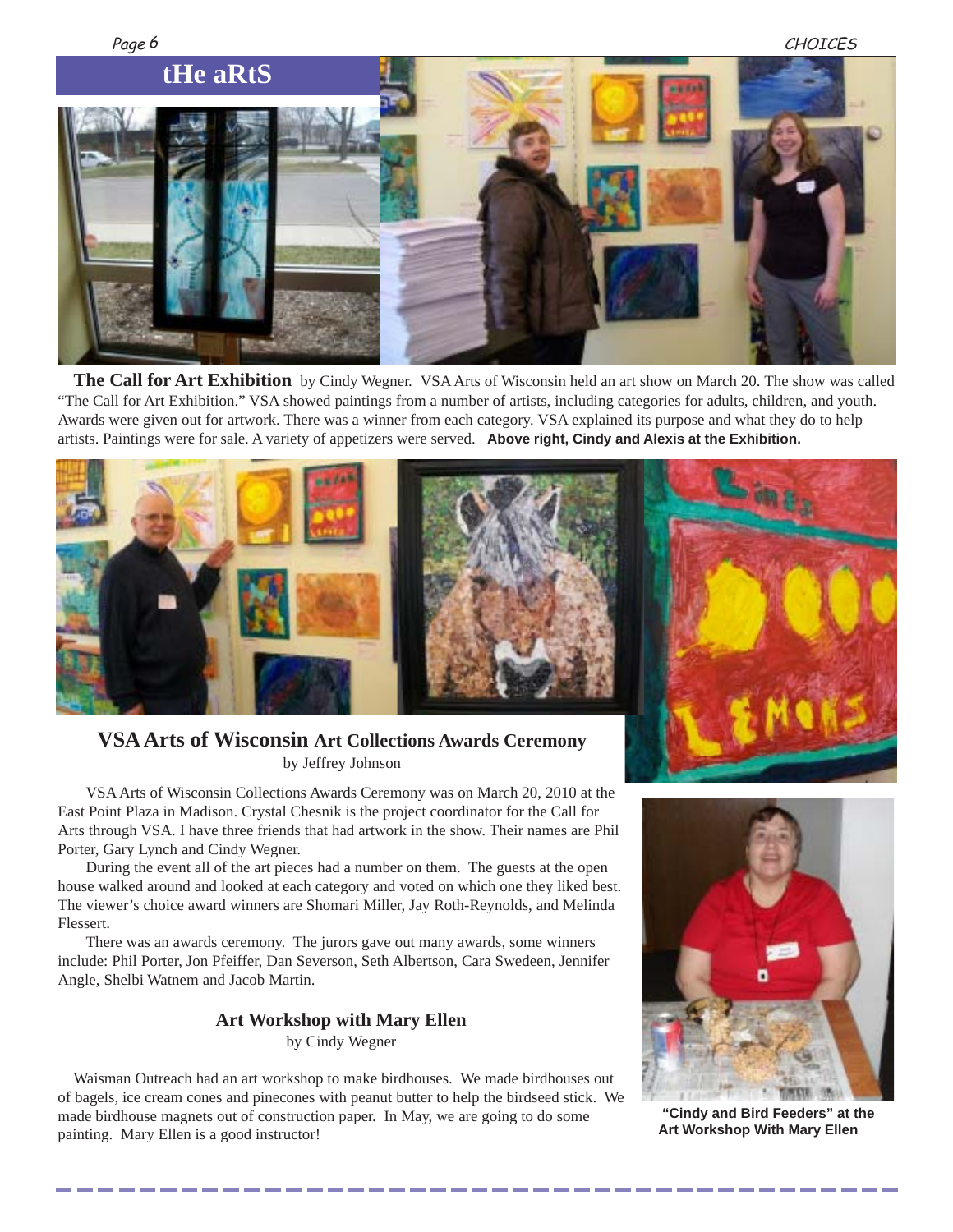Page 7

### **Waisman Center Community Outreach - Training & Consultation**



#### **Rachel Weingarten**

Rachel Weingarten started as the Office Manager years ago at the Waisman Center Community Outreach Program. She ran the office and coordinated events at Olin Ave. After a year and a half doing that, Rachel applied for the Training and Consultation Coordinator position and got it. Rachel's first day on the job, also her best day, was at the Infoshare Conference held at the Alliant Energy Center. At the Waisman Center she is responsible for organizing trainings and other events. Rachel is also an administrator for the College of Direct Support, a supervisor for James, and updates Waisman Center's web site by posting events. She likes to play with her



two cats and enjoys cooking, but playing with her young son takes up most of her time. Rachel likes to go see bands play around town. She also likes to do some gardening on her free time.

#### **James Mulder**

James Mulder is the Office Manager for UW Waisman Center's Community Outreach Program. James started his new job here on December 12, 2005, the day after his birthday. He does online regis-tration work, office projects, front desk duties, computer projects, and gives all of his co-workers a hard time. James said this is his dream job and he likes his co-workers. He enjoys working with Waisman and always has a good time at work. He likes to sleep in late and go on walks in his neighborhood during his free time.

#### **Azalea Heinz**

Azalea works at the Waisman Center Outreach Programs. She really enjoys bugging coworkers Amanda and James and gives both of them a hard time. She does all of the shredding for the office and does a very good job. She likes to have fun at lunch until her bus comes to pick her up. Azalea likes being in the Fashion Show. She has been in the Fashion Show three times. Azalea likes it because she really enjoys modeling and going down the runway in her wheelchair. Azalea likes getting her hair done and trying on new makeup. She likes to dress up and sample new outfits; it makes her feel very special. For the show itself, everyone walks down the runway individually in their new outfits, each to a different song. Azalea enjoys dressing up and walking down the runway so everyone can see how pretty she looks up on stage.

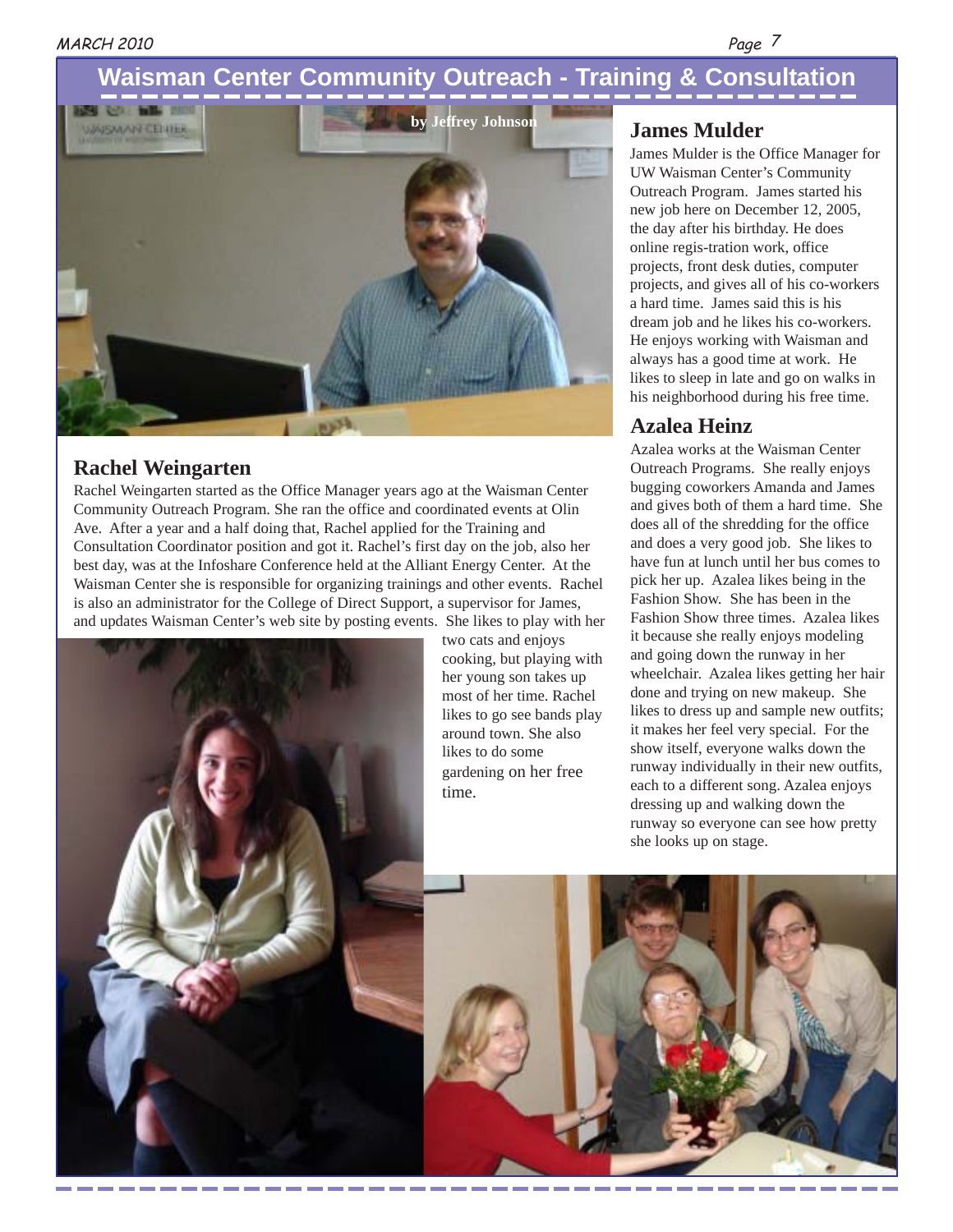# **BOOK REVIEW**

Page 8



The Narrows by: Ann Petry

This story, which takes

place in the 1950's is about a forbidden love affair between an unemployed Black man who falls in love with a rich, white, married woman. The community of Monmouth, CN is shaken by both the personal and community tragedies that take place.

I enjoyed the book because it is interesting and I think others will think so too! I didn't like the fact that the married woman had an affair and cheated on her husband. I am definitely recommending this book to others who enjoy a good story.

# **by Christa Decker Mom**<br> **Example 10 SOS Census 2010 survey Mom**

by Jeffrey Johnson

The definition of Census is the way a government counts people. The U.S. government sends a Census form out to all US citizens every 10 years to count how many people live in the United States. The people from the Census Bureau will send everyone a package of information and a list questions they want you to answer. When you are finished answering the questions you mail it back to them. The first U.S. Census happened in 1790.

The reason for the Census is to see how many Representatives from each state get in the House of Representatives in Washington DC. Also it helps the government decide how to disperse funds to build roads, hospitals, schools, and senior centers. Other things the census help fund are bridges, tunnels and other public projects. If you want to know more about the Census you can call 1-800- 923-8282 or visit their web site at www.ask.census.gov.

-- Dale Buttke

Mom is like center of the universe Mom is the center of our universe We all like to make life reverse But one day we will be gone In Heaven, we will meet God's son

I often wonder, will life not exist Or will life persist Only God will come and say Time's up for the judgment day

When Mom goes to Heaven We all will be grieving I will say that she was our center of the universe Will my brothers and sisters dispute Go their own way, I'm afraid They will not ever come to my aid

And Mom is like our lifeline But for now, everything is fine And when God comes and says It is time for the Judgment Day And Mom was the center of the Universe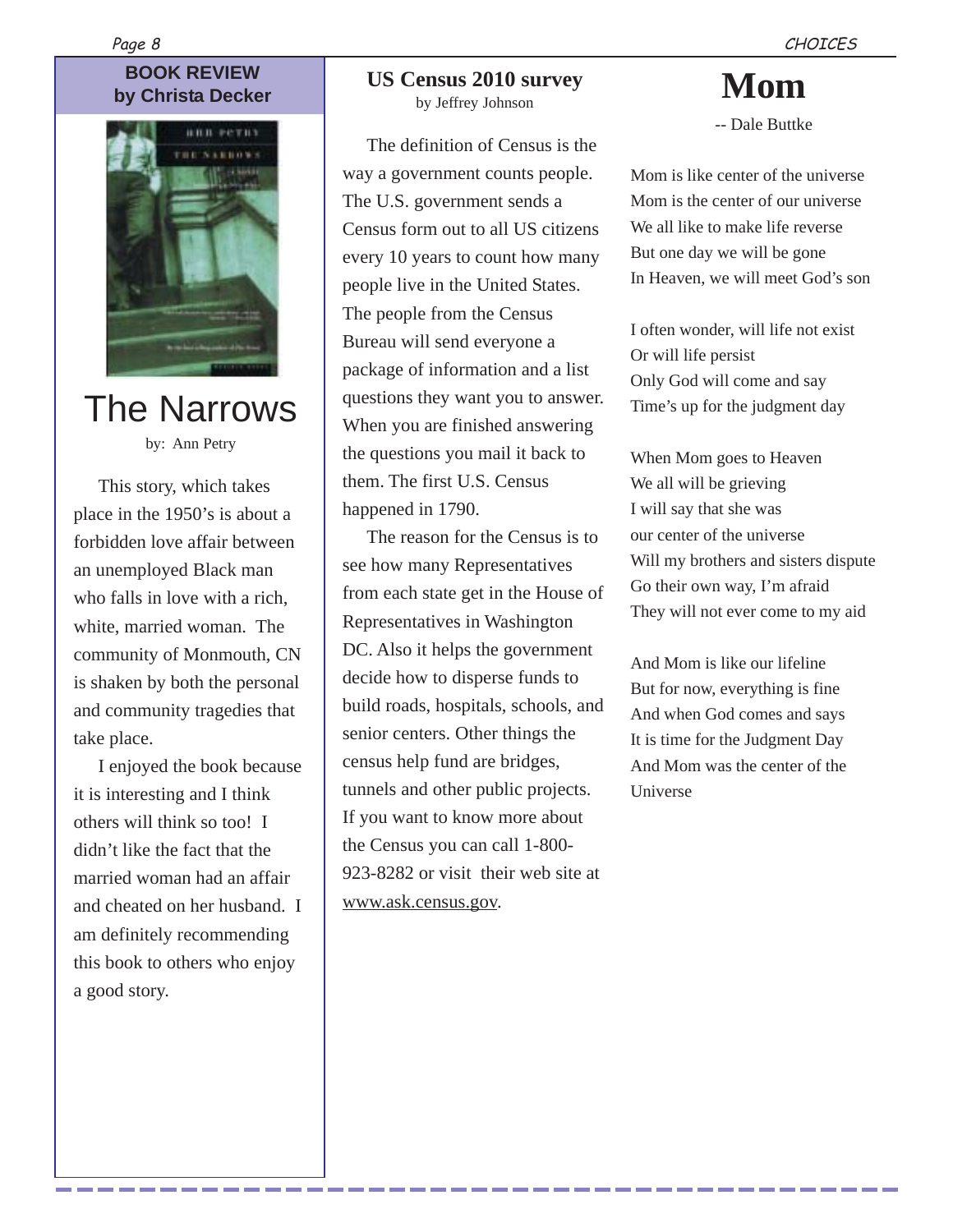

## **April 2010 Infoshare: The Art of Living Creatively**

**"Infoshare Dancers" An opening performance by Li Chiao-Ping**

# **Infoshare!**

by Cindy Wegner

On Friday, April 30<sup>th</sup> Waisman Outreach had an Infoshare called "The Art of Living Creatively." We had breakfast and entertainment and I introduced our keynote speaker Karen Crossley, who is the director of the Dane County Cultural Affairs Commission. There were workshops and I chose to go to "Flower Arrangement and Design" in the morning. After lunch, I went to a photography workshop. At the end there were door prizes.



**"Drumming" Infoshare participants explore their creative side by trying West African Drumming**